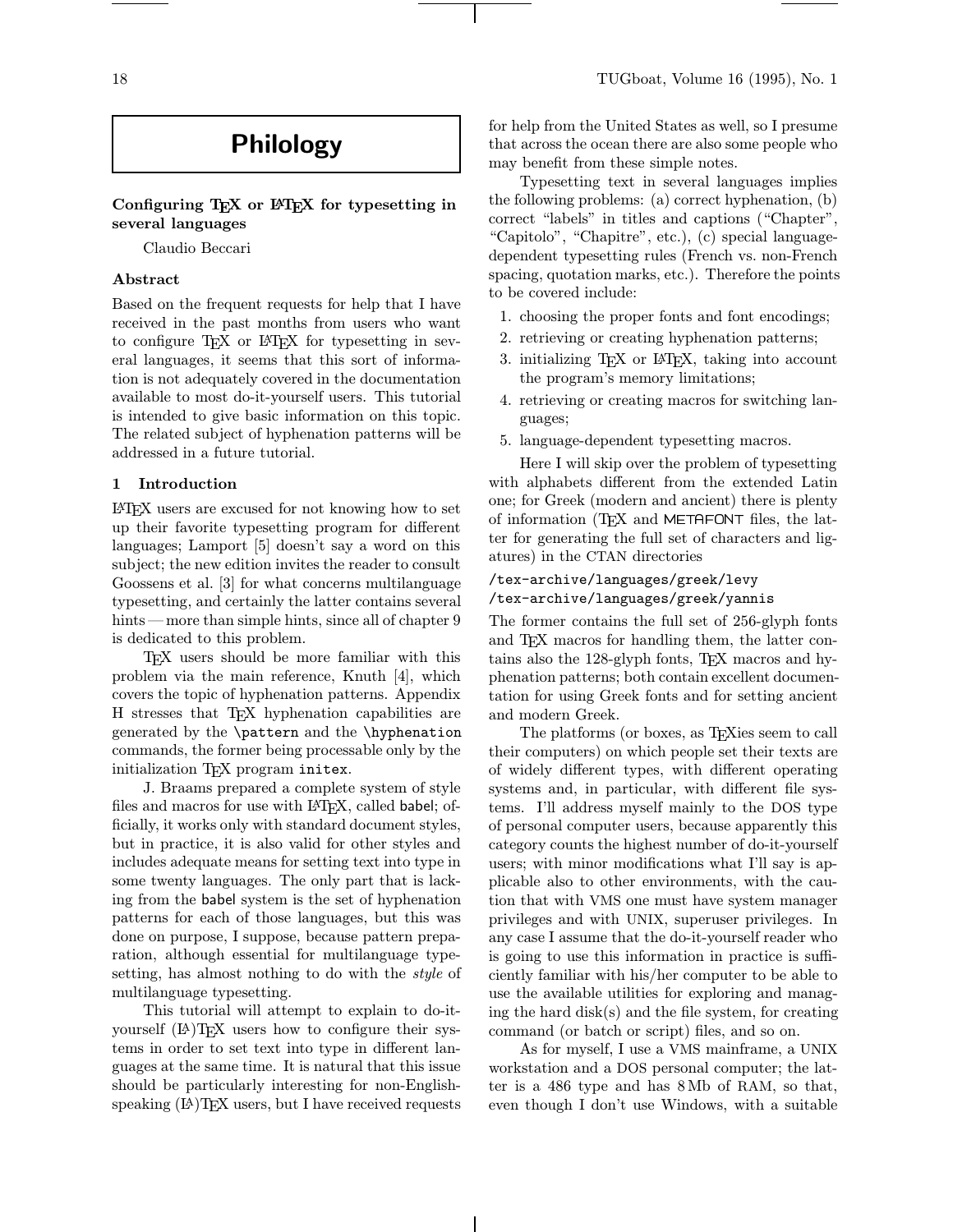extended memory handler I can use a "big T<sub>EX</sub>" implementation of TEX based on the compilation of a C-source program; I recommend that any DOS user equip him/herself with a configuration of this sort. My LATEX is set up to deal with eight languages at a time: US-English, Italian, French, Spanish, Portuguese, Catalan, Romanian, and Latin (modern spelling). Except for US-English, I prepared all the hyphenation patterns for the remaining seven languages myself.

# 2 Fonts

Except for English (both US and UK), which does not use diacritics (actually it does when assimilated foreign words are used), and textual Latin (i.e. excluding prosodic Latin), almost all the languages that were examined by Sojka and Seveček  $[6]$  use diacritics.  $(E)$ TEX has no problem in setting suitable diacritics over or under any letter, but  $(E)$ TEX has real problems in hyphenating words that contain the control symbols or control words that are used for setting such diacritics. In fact, TEX "words" are not the same as the words of a language. Loosely speaking, for T<sub>EX</sub> a "word" is a sequence of characters of category code 11 (letter) or 12 (other), with a non-zero \lccode, set in the same font, that is preceded by a punctuation mark (parenthesis, quotation marks, etc.) or by space or glue, and ends with anything different from the above-mentioned characters. Any command that interrupts this sequence interrupts the word, unless it expands to one or more characters with the proper characteristics. For a precise definition of what TFX thinks a word is, see Appendix H of The T<sub>E</sub>Xbook.

As examples, the French word  $\backslash$  ecole =  $\acute{e}cole$ is not a word at all for TEX because the accent command  $\vee$  expands to  $\text{29}$ , unless ... Even the English word  $\{\iota\}$  school = school is not a word for T<sub>F</sub>X, because there is no space or glue between the command \it and the word 'school'; this is why  $(L)$ <sup>T</sup>FX often reports overfull hboxes when you emphasize some text.

Unless ... yes, there is a way around this: extended fonts and a simple little macro, \hz, for inserting glue where there should be no extra space:

#### \def\hz{\nobreak\hskip0pt \relax}

In fact, \hz inserts an unbreakable glob of glue of zero width, stretch and shrink, but nevertheless it is glue, so that after this glob a real TEX word may begin, a word that TEX can hyphenate properly. Use this little macro and you'll get rid of many hyphenation problems. For example, if you type

#### \emph{\hz electricity}

you get *electricity* properly hyphenated even though it is emphasized. If you want to typeset some French words within an English text, and you only have the standard cm fonts, besides inserting a lot of discretionary breaks \- at every syllable (if you don't have the French hyphenation patterns), you have the possibility of inserting  $\hbar z$  in order to convince T<sub>EX</sub> to deal with word fragments; for example, you can type

#### \'e\hz lectricit\'e

and TEX will try to hyphenate the fragment 'lectricit', probably finding some correct hyphen points even by using English patterns.

But the real solution lies in using the extended fonts. There are two flavors: the real dc fonts and the virtual em fonts. The former are complete sets of 256 glyphs that conform to the "double Cork" encoding, while the latter are virtual fonts that are made up with pieces taken from real 128-glyph cm fonts. Although em fonts lack some glyphs, compared with real dc fonts, they sometimes are more flexible than dc fonts since by editing the virtual property list file it is possible to modify them very easily. Moreover the .pk files for the dc fonts in the customary 300, 329, ..., 746 dots-per-inch sizes occupy approximately 7Mb of disk space, which might not be available on the smaller platforms or which might be used in a different way.

If you already have the dc .tfm and pixel files on your computer disk, or if you are willing to copy them from a CTAN archive, skip the next section; otherwise, you might find it interesting to create the full set of em fonts yourself, as explained below.

# 2.1 Creating standard virtual em fonts

Examine your file system and find out if you already have .tfm files whose names start with em and if you have files with the same name but extension .vf; if you do, skip to the next section.

If you don't, you might be in trouble, but before giving up examine your file system and find out if you have executable files (extension .exe) with the following names: tftovp, vftovp, vptovf, pltotf, tftopl. If you do, they probably came with your screen and/or printer driver, unless you are the type of hacker who copies everything in the hope that it might become useful at some future date.

This point is crucial; in fact, if you got these files with your drivers, you can be almost certain that your drivers handle virtual fonts. Check the driver documentation; if your drivers actually handle virtual fonts, keep reading this section; otherwise, go to the next subsection. There is no sense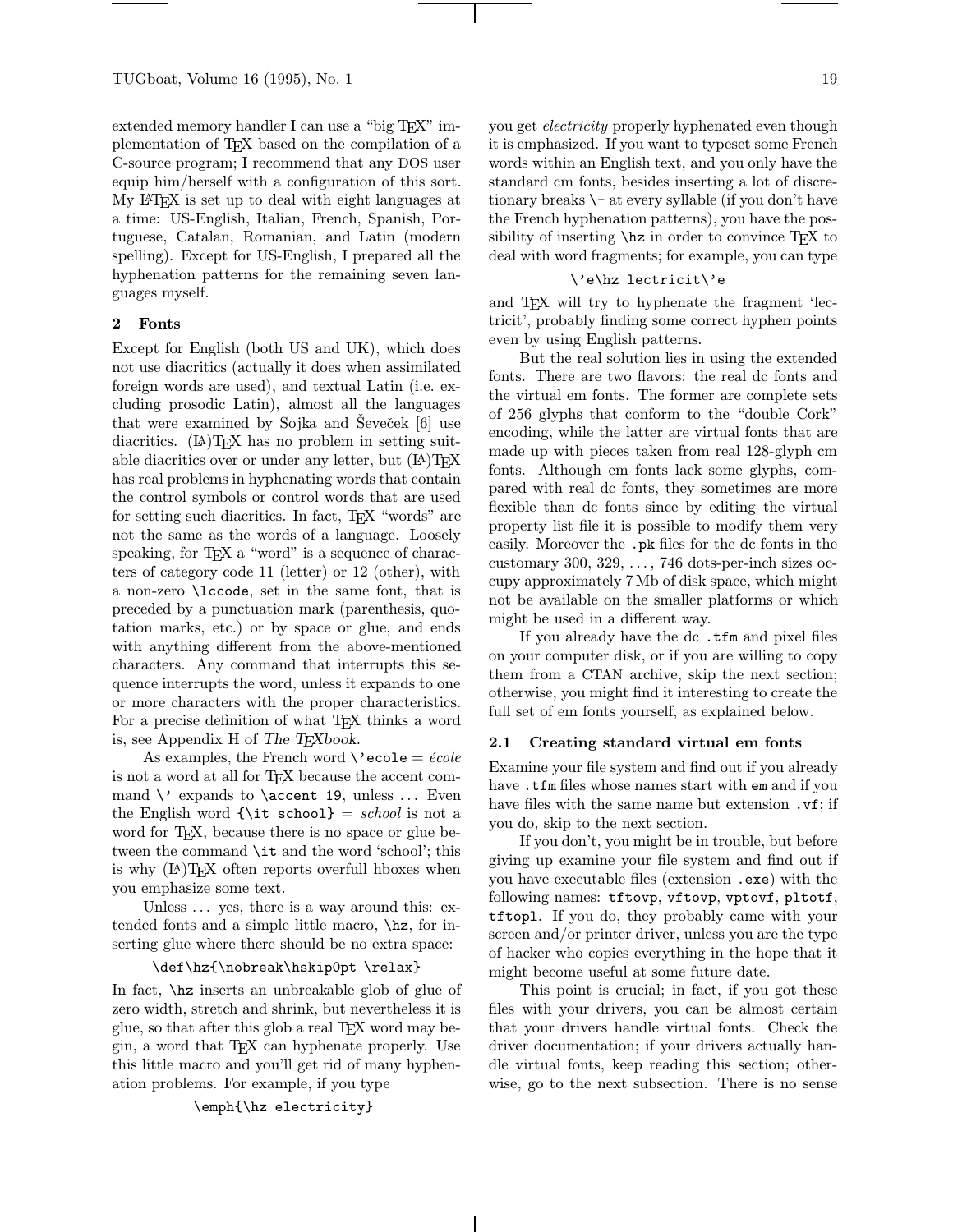| ۰. | I |
|----|---|

|                | $^{\circ}$ 0 | $^{\prime}$ 1      | $^{\prime}$ 2      | ,ვ                | ,4                             | '5                    | ,6                  | ,7                      |     |
|----------------|--------------|--------------------|--------------------|-------------------|--------------------------------|-----------------------|---------------------|-------------------------|-----|
| '20            | Ă            | Ą                  | Ć                  | Č                 | Ď                              | Ě                     | Ę                   | $\breve{\mathbf{G}}$    |     |
| '21            | Ĺ            | $\Gamma$           | Ł                  | Ń                 | Ň                              |                       | Ő                   | $\overline{\mathbf{R}}$ | "8  |
| '22            | Ř            | Ś                  | Š                  | Ş                 | Ť                              | Ţ                     | Ű                   | $\mathring{\text{U}}$   | "9  |
| '23            | Ÿ            | Ź                  | Ž                  | Ż                 | $_{\rm LJ}$                    | İ                     | $\mathbf d$         | ş                       |     |
| $^{\prime}$ 24 | ă            | ą                  | ć                  | č                 | $\mathbf{d}$                   | ě                     | ę                   | ğ                       | " A |
| '25            | ĺ            | <sup>1</sup>       | ł                  | ń                 | ň                              |                       | ő                   | ŕ                       |     |
| '26            | ř            | ś                  | š                  | ş                 | $t$ ,                          | ţ                     | ű                   | $\mathring{\text{u}}$   | "B  |
| '27            | ÿ            | ź                  | ž                  | ż                 | ij                             | i                     | į,                  |                         |     |
| ,30            | À            | Á                  | Â                  | Ã                 | Ä                              | Å                     | Æ                   | Ç                       | "C  |
| '31            | È            | É                  | $\hat{\textbf{E}}$ | $\ddot{\text{E}}$ | Ì                              | Í                     | $\hat{\text{I}}$    | Ï                       |     |
| '32            |              | Ñ                  | Ò                  | Ó                 | Ô                              | $\tilde{0}$           | $\ddot{\mathrm{o}}$ | Œ                       | "D  |
| '33            | Ø            | Ù                  | Ú                  | Û                 | $\overline{\ddot{\mathtt{U}}}$ | Ý                     |                     | SS                      |     |
| , 34           | à            | $\acute{\text{a}}$ | â                  | $\tilde{\rm a}$   | ä                              | $\mathring{\text{a}}$ | æ                   | ç                       | "E  |
| '35            | è            | $\acute{\rm e}$    | ê                  | ë                 | ì                              | $\acute{\text{i}}$    | $\hat{\textbf{\i}}$ | ï                       |     |
| 36             |              | $\tilde{\rm n}$    | ò                  | ó                 | ô                              | $\tilde{\text{o}}$    | $\ddot{\text{o}}$   | œ                       | "F  |
| $^\prime 37$   | Ø            | ù                  | ú                  | û                 | ü                              | ý                     |                     | ß                       |     |
|                | "8           | "9                 | "A                 | "B                | "C                             | "D                    | "E                  | "F                      |     |

Table 1: Font layout for em fonts with character codes above 127. The empty positions should contain the lower- and uppercase versions of 'eth' and 'thorn', the 'nj' ligature, and a non-slanting version of the pound sterling sign; the dc fonts have these positions filled up.

in creating virtual fonts if your drivers can't handle them.

If you check in The TEXbook, Appendix F, you may realize that the roman, italic and typewriter fonts have different layouts; therefore, when you create virtual fonts you must give your programs this kind of information. Just to give an example let's create the virtual font emr10 starting from the standard real font cmr10:

1. Run tftovp by issuing the following command

#### tftovp -rm cmr10.tfm emr10.vpl

after having set things up so that the necessary .tfm files are in the default directory; the best thing to do is to issue the command in the directory where you have all the .tfm files.

This action creates a virtual property list file, with extension .vpl, that contains all the information on the size of every character, the ligatures, the glyphs that are made by superposition of glyphs taken from several other real fonts. Of course, for other cases you might be obliged to use the command tftovp in its full glory with all the other options fully spelled out, but this simple example is sufficient for giving the idea of the whole procedure.<sup>1</sup>

2. Now run vptotf in this way

# vptotf emr10

obtaining the .tfm file  $(E)$ TEX needs for its font selection and the virtual font file (extension .vf) that the driver needs for using the virtual font; move this latter file into the directory where the driver(s) expect to find virtual files.

3. The .vpl file is no longer needed, so it can be deleted.

Of course you might automate this simple procedure by writing a command (or script) file that performs all these operations with a minimum of human intervention.

If you have .afm files for PostScript fonts, you can do similar operations in order to use such outline fonts, but maybe leave that for when you have more experience.

#### 2.2 Getting along with ordinary cm fonts

If you do not have the programs mentioned in the previous subsection and/or your drivers do not handle virtual fonts or do not handle fonts with more than 128 characters, or if you have decided that you do not want to use virtual fonts (for example for portability reasons), do not give up! It is still possible to redefine the accent macros so as to make them a little smarter, i.e. so that they introduce automatically an \hz command before and/or after the letter they operate upon, depending on the nature of the following character.

You should be able to perform an anonymous ftp to my site:

> ftp ftp.polito.it Username: anonymous Password: your e-mail address cd /pub/tex/polito/hyphens

where you can fetch the three files polyglot.tex, polyglot.sty and polyglot.doc. You can use the

<sup>1</sup> Apparently nobody noticed or took care that none of the options available for the tftovp command handles the caps-and-small-caps fonts; for such fonts, some editing of the ASCII virtual property list file is necessary before going to the next step, but you'll produce virtual caps-and-small-caps fonts when you have gained a little experience with virtual fonts. It's a good idea to use your editor to explore the property list files: you get to understand a lot of things about TEX that are not written in any book, or are presented in such a way that the reader can't really understand them.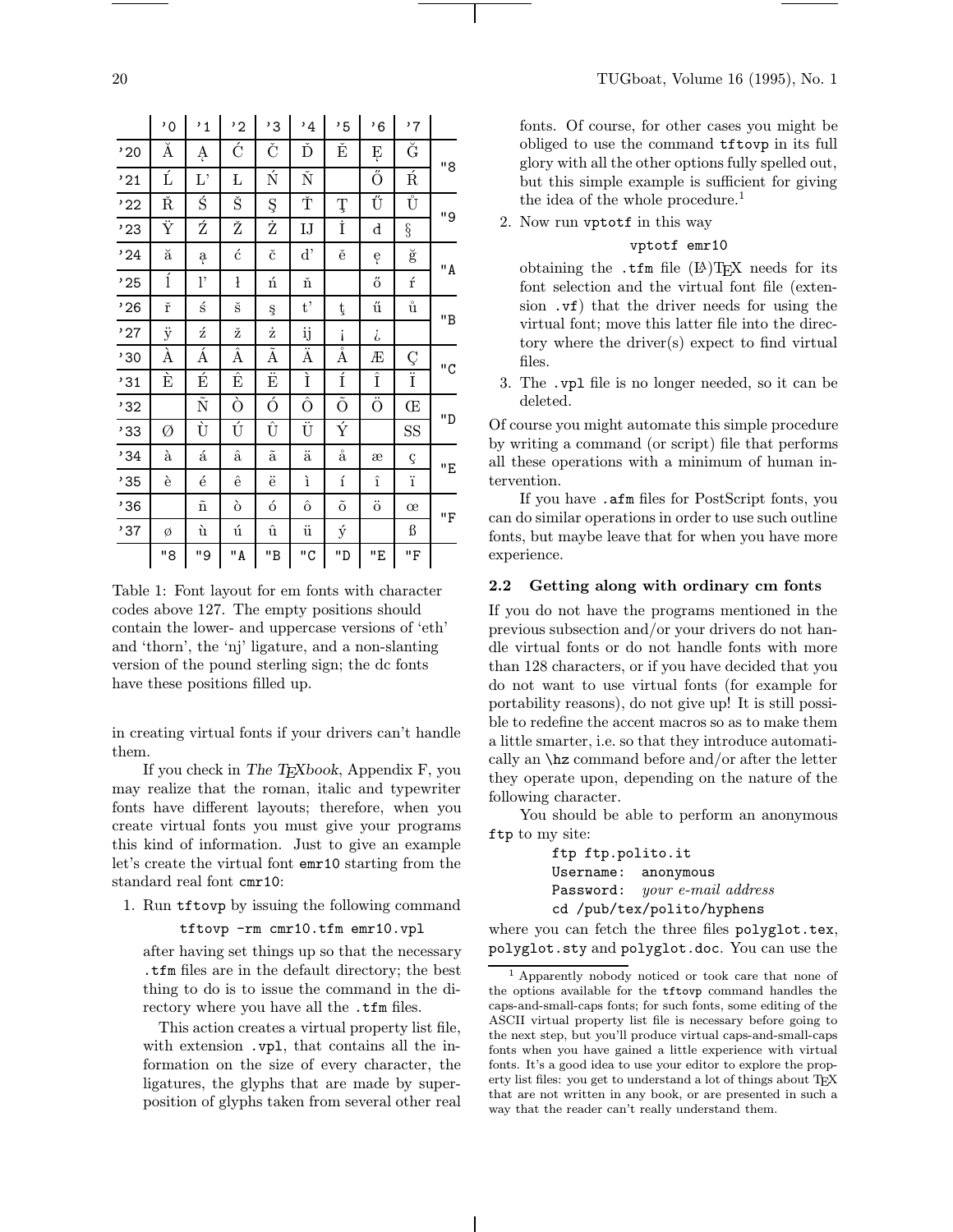second one as a LAT<sub>EX</sub> option, so that you can process the third one as a LATEX document and get all the information about the use and/or initialization of your  $(\mathbb{A})$ T<sub>E</sub>X programs with the polyglot macros.

In the same directory you will find the "poor man" hyphenation patterns for several languages; these are labeled "poor man" because they do not consider accented letters and leave the task of hyphenating to the "intelligent" accent macros. Such macros do their best, but of course they cannot perform as well as a  $(E)$ T<sub>F</sub>X system correctly set up with dc or em fonts for handling multiple languages. Nevertheless, I did use such a "poor man" implementation for a while, and I have typeset several documents in different languages with almost no human intervention while getting error-free justified text with hyphenated words, in particular in French and in Catalan.<sup>2</sup>

#### 3 Using em or dc fonts

#### 3.1 Extended fonts and TFX

If you use TEX, and you want to use em or dc fonts, you should do the following:

- 1. copy the file plain.tex to another file, and call it emplain.tex;
- 2. edit emplain.tex so that it also preloads the roman, italic, etc., em or dc fonts corresponding to the roman, italic, etc., fonts already loaded; for example, add the lines:

```
\font\etenrm = dcr10
\font\etensl = dcsl10
...
or
\font\etenrm = emr10
\forallfont\text{terms1 = emsl10}...
```
3. modify the definitions for  $\rm \$ rm,  $\sl \slant$ ,  $\it \$ 

```
\def\rm{\fam\z@\etenrm}
\def\sl{\fam\slfam\etensl}
\def\it{\fam\itfam\etenit}
...
```
# 3.2 Extended fonts and  $\mathbb{F} \mathbb{F} \mathbb{X} 2_{\varepsilon}$

LAT<sub>F</sub>X 2<sub>ε</sub> is already pre-set for use with dc fonts, although the default encoding scheme is the "old" 128 glyph one. Therefore, before setting any text with dc fonts it is necessary to declare the extended T1 encoding by means of the declaration

#### \renewcommand{\encodingdefault}{T1}

in the preamble of your document.

But the above operation is suitable only when you run LATEX  $2\varepsilon$  as a regular program that has already been initialized. Its ability to handle hyphenation patterns in one or more languages derives from its initialization which must be executed according to the procedure described for your particular implementation of TEX; in the following sections, an example is given, but your particular implementation might require some variations.

Regardless of the implementation, though, you need to set up or modify a file named hyphen.cfg which is intended for loading several hyphenation pattern files for the corresponding languages. As far as my experience is concerned, the LAT<sub>EX</sub>  $2\varepsilon$  base package obtainable from CTAN states that this task is reserved for TEXperts and a special documentation file is offered to such experts for the task. Unfortunately this file does not say much and several actions must be invented by the user. Two points are to be followed with special care:

1. The command \newlanguage is defined to be an \outer one so that it cannot be used within the main argument of the command

# \InputIfFileExists{<A>}{<B>}{<C>}

where  $\langle A \rangle$  is the file name containing the patterns for a particular language, <B> the actions to be taken before inputting the pattern file, and <C> the actions to be taken if the pattern file does not exist or can't be found along the default or the specified paths. Therefore, in order to load French patterns, for example, it is necessary to spell out the loading commands:

```
\newlanguage\l@french
```

```
\InputIfFileExists{frhyph}{%
\language\l@french
\setminuslccode'\setminus'='\setminus'
% etcetera
}{%
\errhelp{The configuration for
    hyphenation is incorrectly
    installed.^^J%
    If you don't understand
    this error message you need
    to seek^^Jexpert advice.}%
\errmessage{OOPS! I can't find
    any hyphenation patterns for
    French.<sup>^^</sup>J \space Think of
    getting some, or the latex2e
```
 $^2$  I mention these two languages (of the eight that my box can handle) because they were used to typeset formal and official documents undersigned by the Rectors/Directors of the Polytechnics with which we made agreements.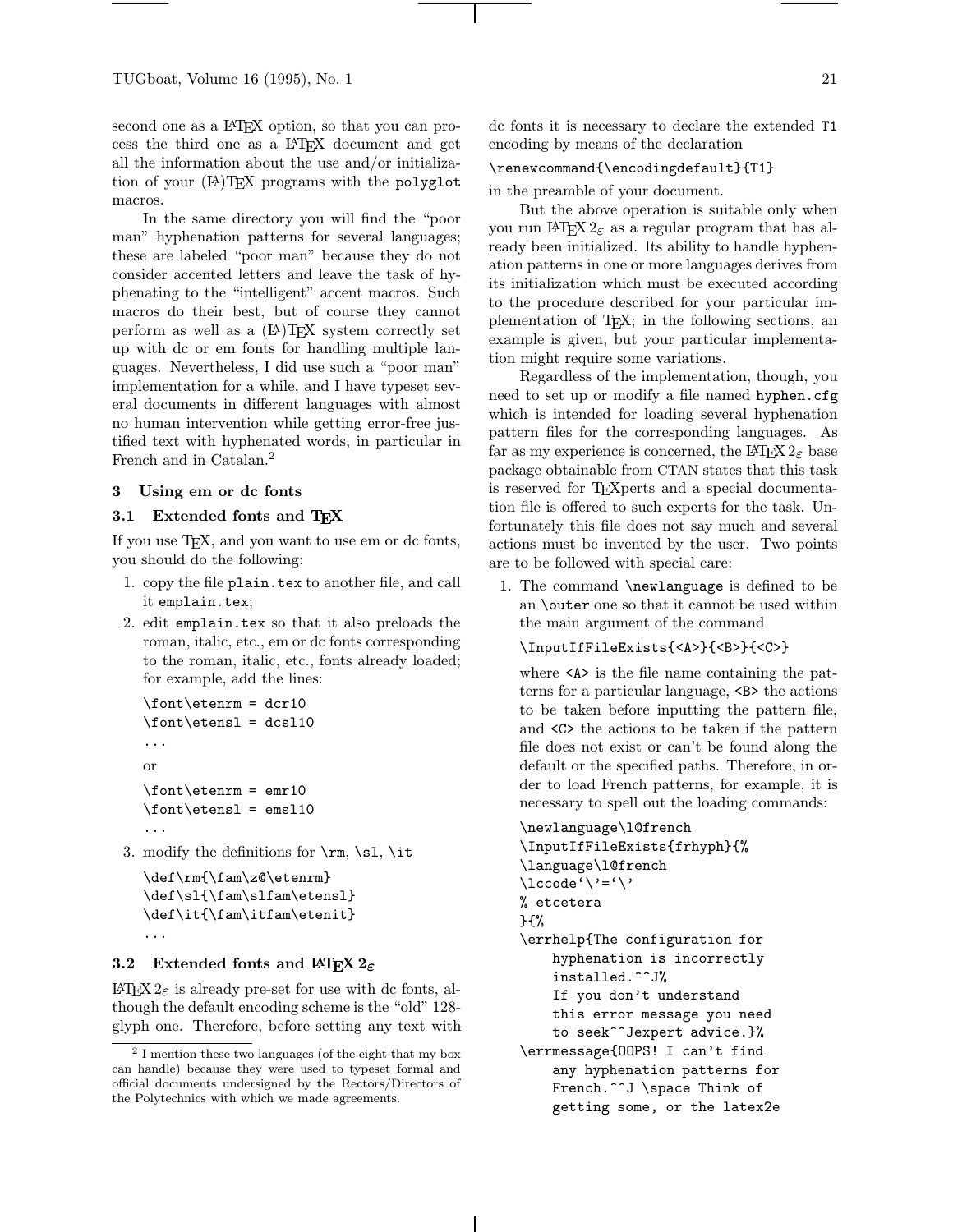setup will never succeed.}% \@@end

(The actions to be taken for a nonexistent or unreachable French pattern file are copied [and slightly edited] from the sample hyphen.cfg file that is included in the base package.)

2. Before inputting any pattern file that contains special characters, it is necessary to map the accent macros and their arguments to the charcodes of the corresponding special characters and to define their lowercase codes.

In fact, the ability of  $\mathbb{F} \mathbb{F} \mathbb{F} \mathbb{F} \mathbb{F} \mathbb{F} \mathbb{F}$  to deal with extended codes through sophisticated accent macros is applicable only during regular typesetting runs, not during the manipulation and digestion of hyphenation patterns. For the latter, simple and direct macros must be designed such as the following:

(a) For the special characters for which standard commands are available, such as \o for  $\phi$  and \ss for  $\beta$ , it is sufficient to prepare declarations of the following form:

```
\def\ss{^^ff}\lccode"FF="FF
\def\SS{^^df}\lccode"DF="FF
\def\ae{^^e6}\lccode"E6="E6
\def\AE{^^c6}\lccode"C6="E6
\def\oe{^^f7}\lccode"F7="F7
\def\OE{^^d7}\lccode"D7="F7
\def\o{^^f8} \lccode"F8="F8
\def\O{^^d8} \lccode"D8="F8
\def\i{^^19} \lccode"19="19
\def\j{^^1a} \lccode"1A="1A
\def\aa{^^e5}\lccode"E5="E5
\def\AA{^^c5}\lccode"C5="E5
\def\l{^^aa} \lccode"AA="AA
\def\L{^^8a} \lccode"8A="AA
```
(b) For the other characters—those that carry a diacritical mark—it is better to resort to intermediate macros, some of which map the accent macro and character to a single control word, and some for defining the meaning of such control words. The whole trick is accomplished as follows: first you define the control word mappings

\def\'#1{\csname @ac@#1\endcsname} \def\'#1{\csname @gr@#1\endcsname} ...

and so on, with the prefixes that are listed in Table 2 for the other diacritical marks. Then, for each of the approximately one hundred diacriticized characters, you must set up declarations such as these:

```
\catcode' \^a0=11 % letter \u{a}\lccode"A0="A0 % lc code
\def\@u@a{^^a0} % ctrl word
%
\catcode' \^80=11 % letter \u{A}\lccode"80="A0 % lc code \u{a}
\def\@u@A{^^80} % ctrl word
%
...
```
and so on for the remaining special characters whose codes can be deduced from Table 1.

- (c) Most important, steps 1 and 2 must be confined within a group together with the pattern file input command, so as to keep such declarations local to the sole group where patterns are being manipulated and digested.
- 3. After closing the group mentioned in the above item, it is wise to declare the default language, the default encoding (so that you do not need to declare it in every preamble of every document), and the relevant parameters for the leftmost and rightmost word fragments:

\language=0 \lefhyphenmin=2 \righthyphenmin=3 \def\encodingdefault{T1}

This done, you are ready to run the initializer.

# 3.3 Extended fonts and LATEX2.09

If you are still using  $\text{Lipx2.09}$  or you want to have a LATEX2.09-compatible version, do the following:

- 1. copy the file lplain.tex to a new file, say, emlplain.tex;
- 2. edit emlplain.tex by replacing the line \input lfonts with \input emlfonts
- 3. copy lfonts.tex into emlfonts.tex;
- 4. edit emlfonts.tex by adding a line that loads a dc or an em font for every text font already loaded; as shown here (original lines are marked with  $\leftarrow$ -):

 $\forall$ font $\exists$ roman <--\font\efivrm=dcr5 % ex. roman

...

\font\elvrm =cmr10\@halfmag % roman <-- \font\eelvrm=dcr10\@halfmag % ex. roman ...

\font\frtnrm =cmr10\@magscale2 % rom <-- \font\efrtnrm=dcr10\@magscale2 % ex. rom ...

}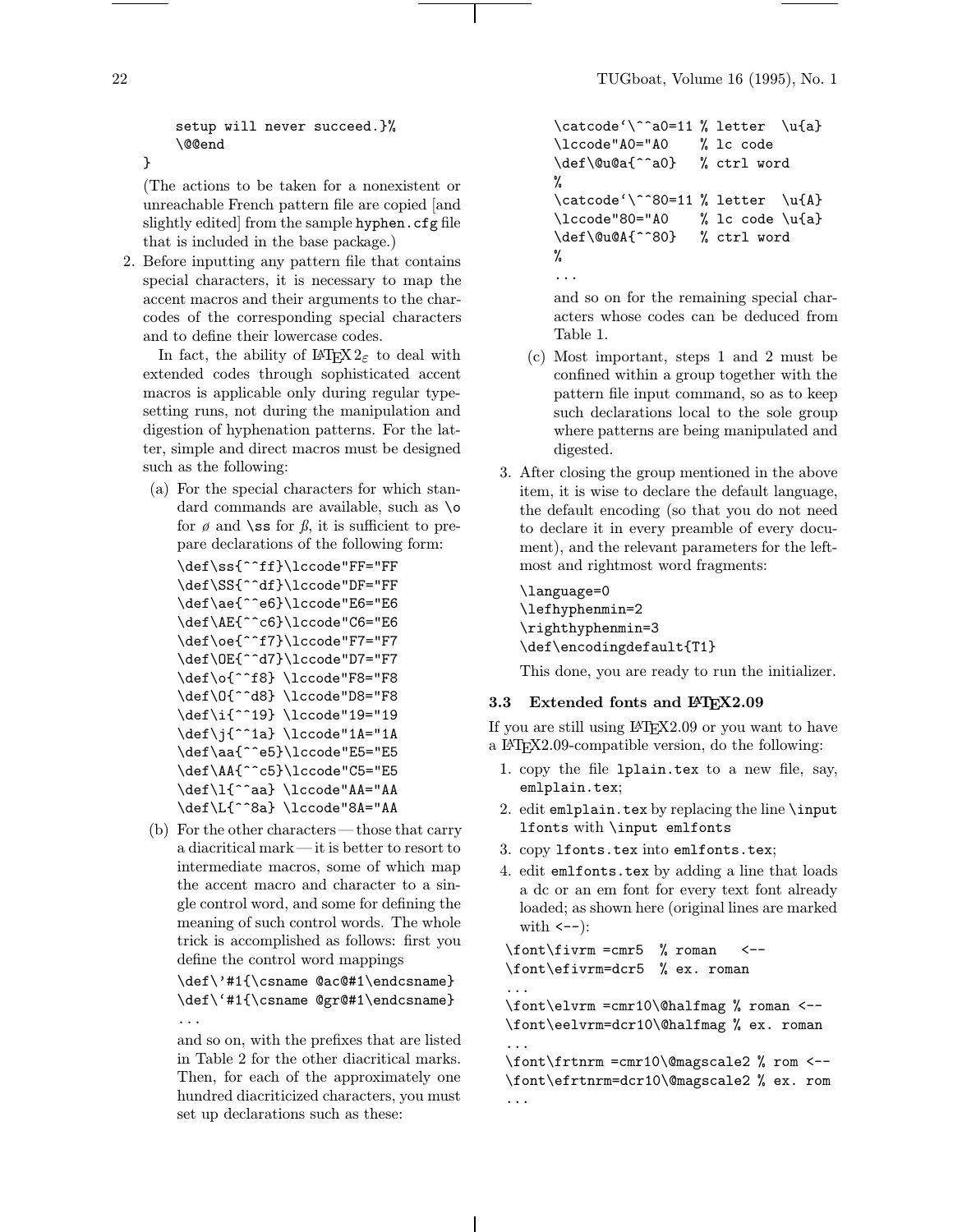5. modify the definitions of the font changing commands for all point sizes; e.g. for the ten-point size, search for the definition **\def\xpt** and change:

\def\prm{\fam\z@\tenrm}% to

\def\prm{\fam\z@\etenrm}%

doing the same for all the other font selections. When you edit emlfonts.tex, near the end of the file, you should comment out the definition of  $\$ , because with dc or em fonts the dollar sign always

has the correct shape. The procedure seems very complicated but really it amounts to just some time spent in careful repetitive editing: duplicating lines, replacing cm with dc and adding an e in the proper places.

Another point must be kept in mind: the program tex has a finite memory for holding font information. If you have made all the modifications explained above, you end up with a LATEX format where 106 fonts have been preloaded. This might be too much for your "small T<sub>EX</sub>", but presents no problems to the "big TEX" implementations.

You also need to edit your newly created files emplain.tex and/or emlplain.tex and replace

\input hyphen

with

\input lhyphen

unless your lplain.tex file is dated 31 March 1992 or later, in which case it may already have been done.

#### 4 Hyphenation patterns

The best way to have the proper hyphenation patterns for the languages one chooses to use is to retrieve them from the CTAN archives. If you have access to the Internet, just ftp to the nearest CTAN archive and explore the directory /tex-archive/ languages. Select the directory corresponding to the chosen language, and hopefully the proper set of hyphenation patterns is already there.

If you do not have access to the Internet, you probably know somebody who does. If you don't, ask the TUG office for a diskette containing what you can't otherwise obtain, and pay what the TUG office will charge you. If the whole procedure seems too complicated, just consult the advertising pages of any issue of TUGboat and choose the vendor who can provide you with what you desire; the vendor prices are higher but generally you get a full set of diskettes with an install program that saves you all the burden of retrieving, initializing, etc.

But what happens if you decide to use a language for which no hyphenation patterns have been prepared? This is most unlikely. If you read the paper by Sojka and Seveček [6], you will find a table where 38 hyphenation pattern files are examined; they deal with 32 different languages that include both flavors of English (US and UK), modern and classical Latin and Greek, Esperanto, and most modern European and North and South American languages. Besides Greek, patterns exist also for languages that do not use the Latin alphabet (with or without diacritics), such as Russian, and possibly for less known regional languages.

But what if you are unlucky —the patterns you are looking for do not exist, or they exist but are unreachable, or they are too large for the capabilities of your tex program . . . In this case you yourself must create a file containing your patterns; you must carefully read Appendix H of The T<sub>E</sub>Xbook and, of course, you must know the "strange" language you want to use, or at least have a perfect knowledge of its grammar and hyphenation rules. It's not too difficult, with or without the use of the program patgen, but this topic is sort of self-contained, so I leave it for another tutorial [1].

So, from now on, we assume that you have all the pattern files you need. You should at this point edit (or create) the file lhyphen.tex to read:

% File lhyphen.tex created on ...  $%$  by  $\ldots$ % It loads the hyphenation patterns % for the following languages: % 0) US english % 1) italian % 2) french  $% 3)$  ... % \input chardefs % \language=0 \chardef\l@english 0 \input hyphen % \newlanguage\l@italian \language\l@italian \input ithyph % \newlanguage\l@french \language\l@french \input frhyph % % and so on % % Default values \language\l@english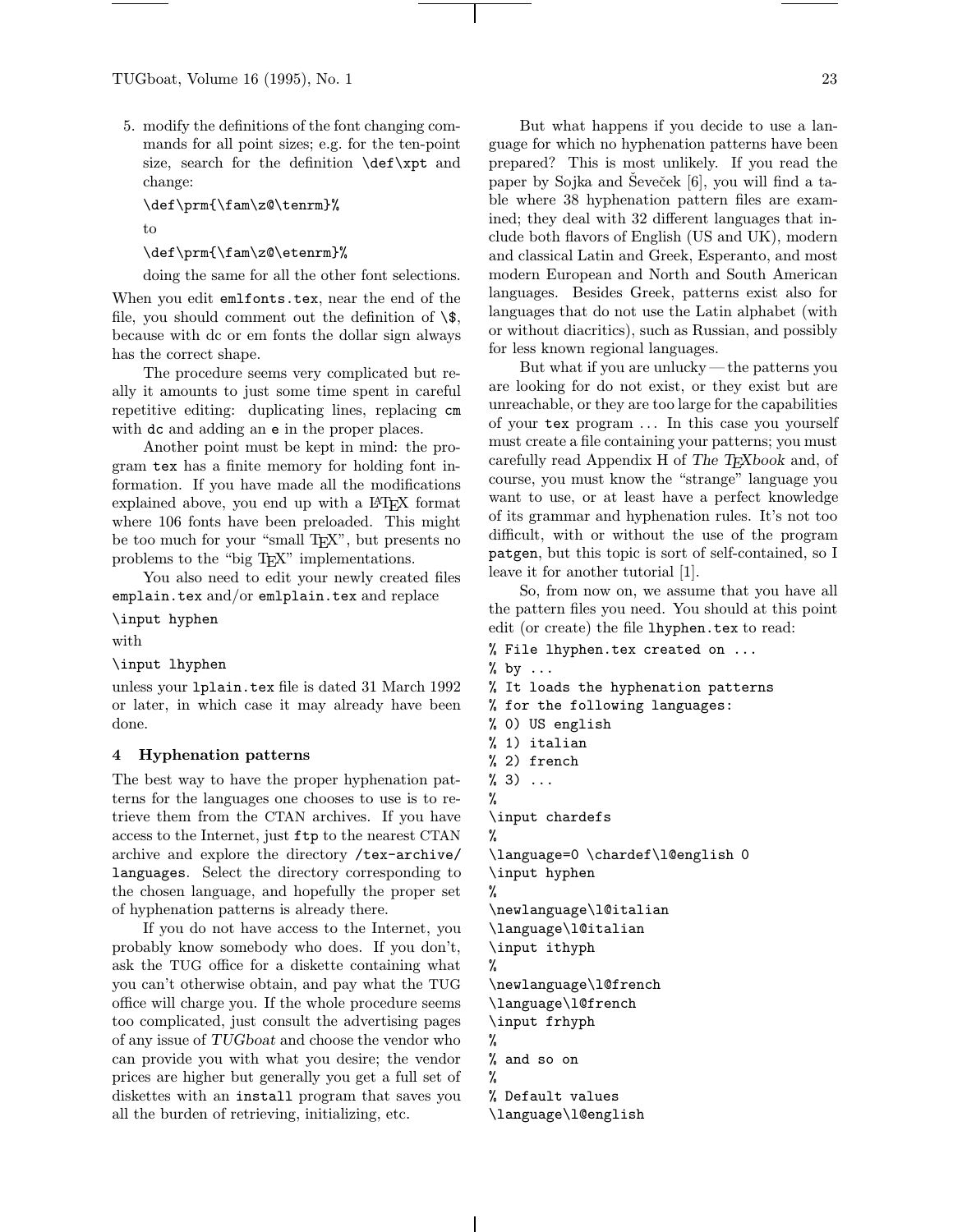```
\lvert \cdot \rvert = 0\lefthyphenmin=2
\righthyphenmin=3
%
\endinput
```
If you are following the "poor man" procedure, the chardefs.tex file to be input might read simply like this:

```
\setminuslccode''=''
\catcode'33=11 %\oe
\lccode'33='33 %\oe
\let\oe=^^1b
```

```
...
```
and similar definitions and code assignments for all the other special ligatures or diacriticized characters present in the cm fonts that are necessary in the languages you are going to use.

The apostrophe should receive an **\lccode** different from 0 because it should not interrupt T<sub>EX</sub> words of the type quest'anello, l'approbation, s'organitzen in languages such as Italian, French, or Catalan (where vocalic elision is marked with an apostrophe)—remember the definition of a TEX word: "... characters..., with a non-zero \lccode,...". This is one of the most frequent requests for help I receive from Italian users, who forget to \lccode the apostrophe and complain about  $(E)$  T<sub>EX</sub> not hyphenating after such a sign.

If you are going to use extended fonts (dc or em) you need a chardefs.tex file that defines a set of macros for changing such sequences as  $\u{a} (\breve{a})$ into the numerical code of the diacriticized letter (in this case '240 or "A0 or 160), while assigning a nonzero \lccode to the character in question. Such a file, in other words, should contain things similar to those that have been described for  $\mathbb{P}\mathbb{F}\times 2_{\epsilon}$ .

Such macros are simple but numerous when you want to have a complete map to all 102 diacriticized letters of the Cork encoding and to the 13 special characters  $\beta$ ,  $\alpha$ ,  $\alpha$ ,  $\beta$ ,  $\beta$ ,  $\beta$ ,  $\gamma$ , and  $\gamma$ , with their uppercase possible counterparts (plus the apostrophe):

```
% Save current @ catcode and ...
\chardef\atcatcode=\the\catcode'\@
% ... make it a letter.
\catcode'\@=11
\def\ss{^^ff}\lccode"FF="FF\uccode"FF="DF
\def\SS{^^df}\lccode"DF="FF\uccode"DF="DF
\def\ae{^^e6}\lccode"E6="E6\uccode"E6="C6
\def\AE{^^c6}\lccode"C6="E6\uccode"C6="C6
\def\oe{^^f7}\lccode"F7="F7\uccode"F7="D7
\def\OE{^^d7}\lccode"D7="F7\uccode"D7="D7
\def\o{^^f8} \lccode"F8="F8\uccode"F8="D8
\def\O{^^d8} \lccode"D8="F8\uccode"D8="D8
```

```
\def\i{^^19} \lccode"19="19\uccode"19="49
\def\j{^^1a} \lccode"1A="1A\uccode"1A="4A
\def\aa{^^e5}\lccode"E5="E5\uccode"E5="C5
\def\AA{^^c5}\lccode"C5="E5\uccode"C5="C5
\def\l{^^aa} \lccode"AA="AA\uccode"AA="8A
\def\L{^^8a} \lccode"8A="AA\uccode"8A="8A
\lccode''=''
```
The hexadecimal codes appearing in the above definitions can be found in Table 1, where the octal and hexadecimal codes for all the other diacriticized characters can also be found. The uppercase codes are specified so that the case of such special letters can be properly changed.<sup>3</sup>

Besides the above macros chardefs.tex must also contain the character mappings necessary for the cases when accent macros are used; in the CTAN archives you can find a file, compatible.tex, that contains intermediate macros for these mappings. They look like this:

```
\def\'#1{{\expandafter
  \ifx\csname @ac@#1\endcsname\relax
    {\text{^\#1}}\else
    \csname @ac@#1\endcsname
  \{f_i\}\def\'#1{{\expandafter
 \ifx\csname @gr@#1\endcsname\relax
    {\text{}\}#1}%
  \else
    \csname @gr@#1\endcsname
 \fi}}
...
\def\~#1{{\expandafter
 \ifx\csname @til@#1\endcsname\relax
    {\accent'176 #1}%
  \else
    \csname @til@#1\endcsname
  \fi}}
\def\"#1{{\expandafter
  \ifx\csname @um@#1\endcsname\relax
    {\accent'177 #1}%
  \else
    \csname @um@#1\endcsname
  \{f_i\}The trick is this: any accent macro (for exam-
```
ple, the one for the acute accent), operating, say,

<sup>&</sup>lt;sup>3</sup> This is not necessary with  $\text{LATEX } 2\varepsilon$  because definitions are local to the section where patterns are handled. On the other hand, remember to avoid groups while specifying these codes with LATEX2.09, otherwise you lose the possibility of treating words with special characters in the proper way.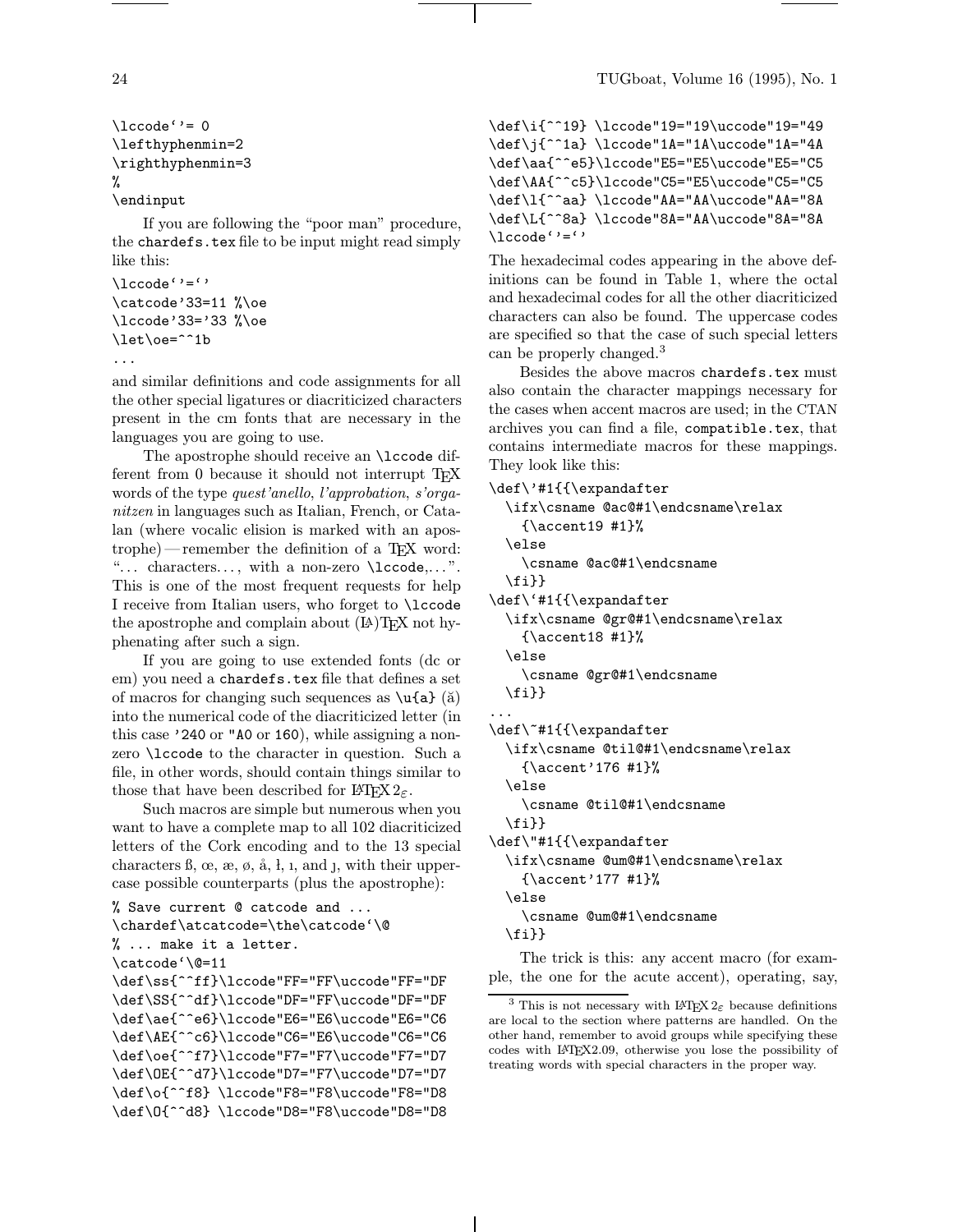on the letter  $a'$ , maps to the protected<sup>4</sup> internal control word \@ac@a, if this word is defined; otherwise, it operates as a regular accent macro with cm fonts. If you are using the extended fonts and the set-up I am describing, you might as well simplify such macros to:

```
\def\'#1{\csname @ac@#1\endcsname}
\def\'#1{\csname @gr@#1\endcsname}
...
\def\~#1{\csname @til@#1\endcsname}
```
\def\"#1{\csname @um@#1\endcsname}

The whole set of prefixes of such control words is summarized in Table 2. Actually, there are no LATEX macros for the ring accent and the ogonek diacritical mark;<sup>5</sup> if you need to use them, you can define  $\mathcal{F}$ and  $\gtrsim$  to map to the proper control words by means of the prefixes shown in Table 2.

Next you must assign every such control word to an extended character and then assign that character the proper \lccode and \uccode, an operation that is lengthy because of the number of characters, but at least is repetitive; all such assignments are of this type:

```
\catcode' \^a0=11 % letter \u{a}\lccode"A0="A0 % lc code
\uccode"A0="80 % uc code \u{A}
\def\@u@a{^^a0}
%
\catcode' \% letter \u{A}\lccode"80="A0 % lc code \u{a}
\uccode"80="80 % uc code
\def\@u@A{^^80}
%
...
```
The CTAN archives contain a file called extdef.tex that has definitions similar to the ones above, but resorts to two macros:

#### \csubinverse and \charsubdef

that map em/dc-font extended characters to corresponding cm-font accent macros + characters, and vice versa. These macros should not be necessary if you consistently use only extended fonts.

On the other hand, if you have a keyboard with national characters (and you pay some attention by editing your files before you send them to colleagues who might not have the same keyboard) you could reduce your keying if you map the input codes di-

| grave        | @gr@              | caron     | $Q_VQ$           |
|--------------|-------------------|-----------|------------------|
| acute        | <b>QacQ</b>       | breve     | Q <sub>U</sub> Q |
| circumflex   | Chat <sup>Q</sup> | macron    | @eq@             |
| tilde        | @til@             | dotaccent | @dot@            |
| dieresis     | $Q11$ m $Q2$      | cedilla   | <b>@c@</b>       |
| hungarumlaut | <b>QHQ</b>        | ogonek    | <b>CogO</b>      |
| ring         | @r@               |           |                  |

Table 2: Control-word prefixes for accent-macro mapping

rectly to the corresponding extended TFX codes; for this you might add to your chardefs.tex file some definitions of the form:

\catcode'\à=13 \def à{\@gr@a} \catcode'\a=13\def a{\@ac@a} ...

\catcode'\n=13 \def n{\@til@n}

Remember to end the file by restoring the right @ catcode:

\catcode'\@=\atcatcode

If you spend the time necessary to create this chardefs.tex file from scratch, to explore the CTAN archives, and to put together the various parts, you understand why vendors charge you a reasonable price for selling T<sub>E</sub>Xware that everybody could otherwise get at no cost!

#### 5 Initialization

Now you have all the necessary pieces of information to create the formats latex.fmt with LATEX  $2\varepsilon$ , emplain.fmt with extended font plain TEX, and emlplain.fmt for extended font  $LATFX2.09$ .

It's time to run initex, the TEX initialization program, the only one that can chew and digest the hyphenation patterns and store them into memory in a special way so that during a regular T<sub>EX</sub> run the hyphenation process proceeds efficiently.

Depending on your software implementation, this initialization program may be a different .exe (i.e. there are both tex.exe and initex.exe), or the initialization may be an option to the regular procedure, or the executable module may behave differently depending on the name used to invoke it. Again, depending on the operating system, you might also include the arguments to the command within double quotes. So this simple initialization task may prove to be more difficult than it should.

On my DOS personal computer, with the various implementations I have used, I had to follow three different approaches; however, command files come in handy for doing the whole job without bothering too much about the details. You have to:

<sup>4</sup> 'Protected' in the sense that it contains the character  $\mathcal{O}$ , which is not a letter during normal  $(\mathcal{I}^{\mathcal{A}})(T_{\mathcal{F}}X)$  operation, so that it is impossible to inadvertently redefine it.

<sup>5</sup> Actually the ring accent is used only on the letters 'a' and 'u', so that the standard LATEX macros **\aa** and **\AA** are sufficient for the former, but you still need something for using the latter.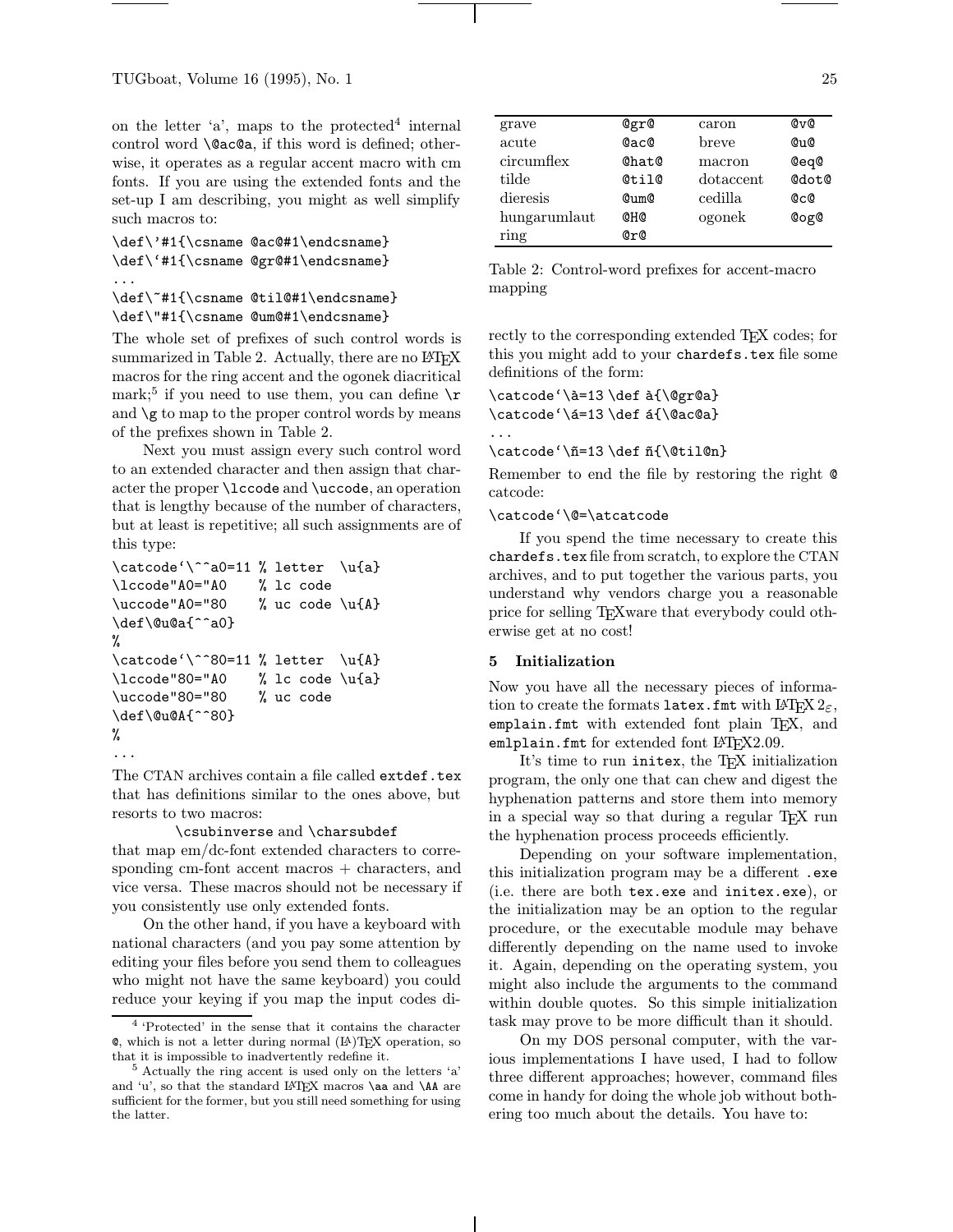- 1. set up the environment variables according to the documentation for your particular implementation of T<sub>E</sub>X;
- 2. set up the search paths, if necessary;
- 3. invoke the initialization program with the proper syntax and with the proper arguments;
- 4. \dump the format;
- 5. move the format to the directory where TEX expects to find format files;
- 6. possibly preload the format so as to create a specific executable program.

Steps 1 and 2 are very much system- and softwaredependent, so please check your documentation very carefully. Below I show how I would do the job for LAT<sub>EX2.09</sub>, by means of a C-source derived tex program named ctex when it operates as a regular tex program, and cinitex when it operates as an initializer program.<sup>6</sup>

1. I set up the following environment variables (but remember that the names of my directories do not necessarily match yours):

```
SET TEXFORMATS=C:\TEX\ctexfmts
SET TEXPOOL=C:\TEX\ctexfmts
SET TEXFONTS=C:\TEX\fonts
SET TEXINPUTS=.;C:\TEX\inputs
```
With other implementations it might be possible to set environment variables that control the amount of memory that the program assigns to the various operating parts.

2. I decide if the executable cinitex.exe is already in the proper directory; if not, I rename the executable ctex.exe to that name

if exist C:\TEX\cinitex.exe goto runinitex rename C:\TEX\ctex.exe cinitex.exe

3. Then I produce the format and \dump it in one step:

:runinitex C:\TEX\cinitex %1 \dump

In the above command %1 is the name of the format I want to produce; in our examples it might be emplain or emlplain.

4. Next I move the format file to the proper directory

move %1.fmt C:\TEX\ctexfmts

- 5. Finally I reset the program name to ctex.exe rename C:\TEX\cinitex.exe ctex.exe
- 6. At this point, with some implementations of tex, it might be possible to run a preloading facility that creates an executable image of the program with the format preloaded; it speeds up the preliminary operations of a regular TEX run a little, but it is not a real necessity; many implementations do not have this facility.

That's all. For running  $(\mathbb{A})$ T<sub>F</sub>X, another command file sets up the same environment variables (in case they were not set or had been reset), and invokes the executable with:<sup>7</sup>

#### ctex &emlplain %1

where, as usual, %1 is replaced by the .tex file name you want to process.

During initialization you might experience a number of error messages; try to understand which is the cause and exit the initializer with x at the program prompt. Some possible causes include:

- 1. initex did not find some .tex file(s): check that all the necessary files are on a TEX search path conforming to the TEXINPUTS environment variable.
- 2. initex did not find some font files: check for spelling errors in the parts you have edited; check that all .tfm files are in the directory(ies) identified by the TEXFONTS environment variable.
- 3. initex complains about the tex.pool file: $8$  the file is missing or the file in the directory pointed at by TEXPOOL does not belong to the particular TEX implementation you are using; retrieve the correct tex.pool file and be sure to put it in the correct directory.
- 4. initex complains about some undefined control sequence: check the name of the control sequence and correct your spelling in the files you have edited.
- 5. initex complains about duplicate patterns: press <Enter> and keep going, but if the problem shows up again, you'd better get out with x. In any case, check your hyphenation files and your lhyphen.tex file; you may have forgotten to issue the command \newlanguage or most probably you made a spelling mistake. If you made your own patterns the possibility of

 $^6$  Other implementations may have initex as the initializer, virtex as a "virgin" version of TEX (that is, a program without any format preloaded), tex as a version with plain.fmt preloaded, and latex as a version with lplain.fmt preloaded. In other systems, particularly UNIX, all these names are aliases that call the same executable which behaves differently according to the name by which it has been called.

<sup>&</sup>lt;sup>7</sup> Change emlplain to emplain if you want to use plain T<sub>E</sub>X instead of  $L$ <sup>X</sup>T<sub>E</sub>X.

 $8$  On DOS platforms the name is tex.poo.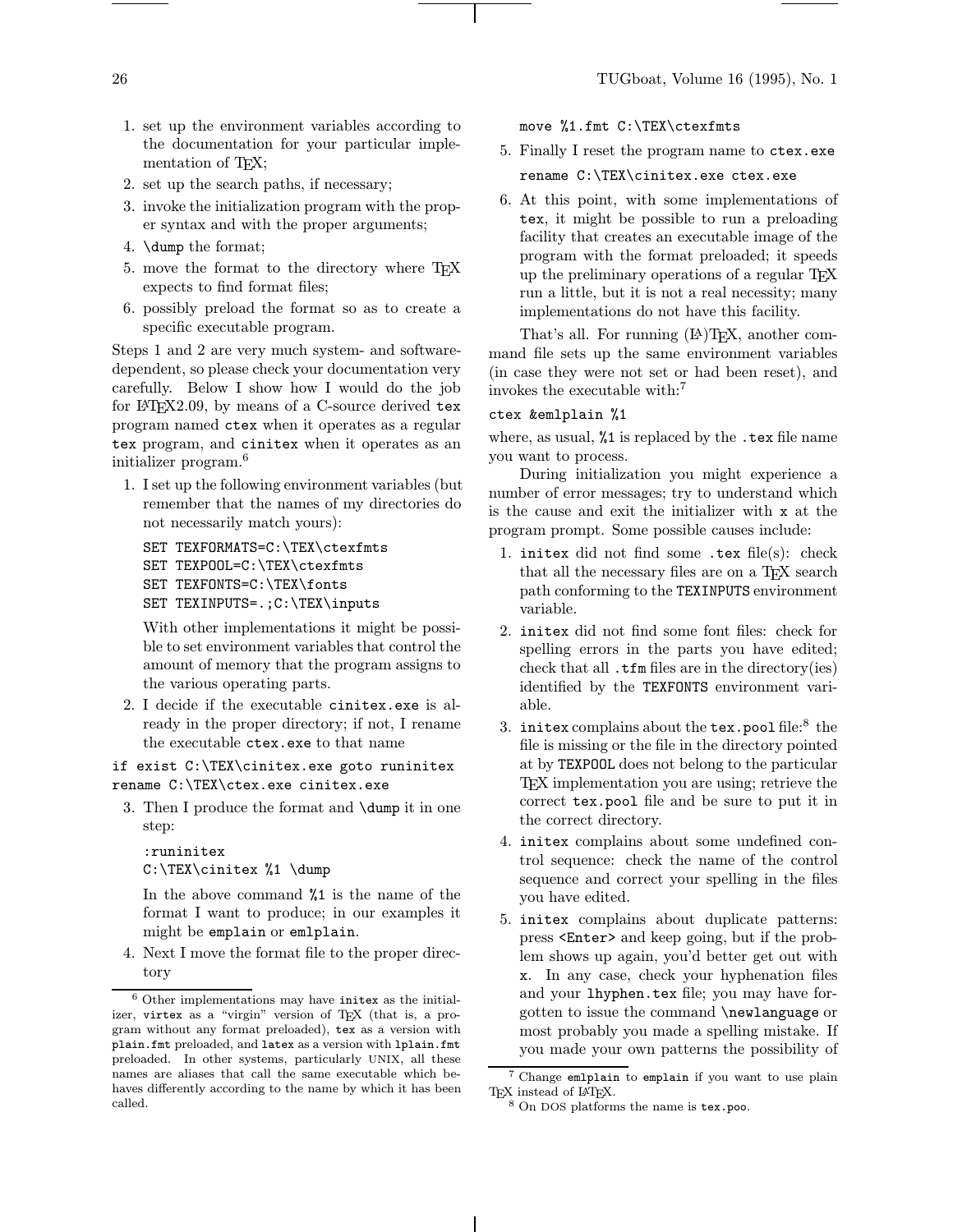having inadvertently duplicated some patterns is normal, but must be corrected.

6. initex complains about memory limitations: if you are using a "big TEX" implementation based on a C-source, this should not happen. If it does, either you want to go into the Guinness book of records for the largest number of languages treated at the same time, or you have bad patterns, or your C-source program did not work properly. If your program comes from a Pascal source and you have the source code, after having properly checked that you are not going into the Guinness book, and that your patterns are OK, you could carefully modify the memory declarations in the source code and recompile and link the program. I hope you know what you are doing. If you do not have the source code, but you have an implementation (like sb39tex) that allows you to exercise some control over the memory usage, check the documentation and proceed accordingly.

With respect to memory limitations, specifically hyphenation memory limitation, TEX has two memory areas, the *trie* and the *ops* ones, the former being dedicated to holding the patterns (all the patterns of all the languages that have been loaded) and the latter to holding the "branch" information of the pattern structured lists. The greater the number of patterns, the greater the trie memory occupied; the more complex the pattern structure, the greater the ops memory occupied.

When you run initex, the .log (or .lis) file documents all the relevant information about the run; in particular, towards the end you will find a listing that looks like this:

```
14 hyphenation exceptions
Hyphenation trie of length 8172
         has 407 ops out of 750
  23 for language 6
  15 for language 5
  15 for language 4
  25 for language 3
  110 for language 2
  38 for language 1
  181 for language 0
```
from which you can obtain important information about the memory occupation dedicated to multilanguage issues:

1. the 14 hyphenation exceptions are those that come with the US-English hyphen.tex file, originated by Liang and Knuth and described in The T<sub>E</sub>Xbook, Appendix H. The other languages I loaded do not have hyphenation exceptions because this is my policy when I prepare my patterns.

There is nothing wrong with hyphenation exceptions; simply they are better suited for a non-flexive or moderately flexive language, such as English, than for flexive languages such as all the Romance ones. In English, for a noun you have two forms, for an adjective one form, for a verb four or five forms. In Italian nouns require two forms, adjectives up to four, verbs approximately 60 and this does not include all the possible agglutinations of enclitic pronouns. For French, Spanish, Portuguese, Catalan, Romanian, and Latin the situation is similar, so that if a hyphenation exception involves the stem of a verb, you may have to input some 60 entries (at least) in the \hyphenation argument!

2. US-English hyphenation patterns occupy 6075 trie memory words and 181 ops; the standard size of the trie memory (in a regular-sized T<sub>EX</sub> implementation) is 8000 words; French comes second in complexity, requiring from 1122 to 1433 trie memory words<sup>9</sup> and 110 ops; the other Romance languages require on the average 600 trie memory words and 25 ops. The ops numbers are simply additive while the trie memory words are not, because the cited numbers include some undocumented overhead, so that the final trie memory occupied is smaller than the sum of the single language trie memory occupied. But during the initex run you need the availability of at least the sum of the single language occupations, so that the program can massage the patterns and compress them in the proper way.

When you have to control the memory occupation, you must keep these numbers in mind in order to understand possible complaints by initex.

3. The ops numbers give you a fairly good idea of the complexity of the hyphenation rules for a given language as they are translated into TEX code. In my experience, German patterns appear to be the most complicated, requiring 9980 trie memory words and 281 ops; this is the set of patterns indicated as DEmax in Sojka and Ševeček  $[6],^{10}$  and if you have to use German

<sup>9</sup> Depending on the presence of extended characters; the numbers refer to my poor-man or extended-character patterns, respectively.

 $10$  However, they report 255 ops while my cinitex executed 281; perhaps the files we examined are not exactly the same.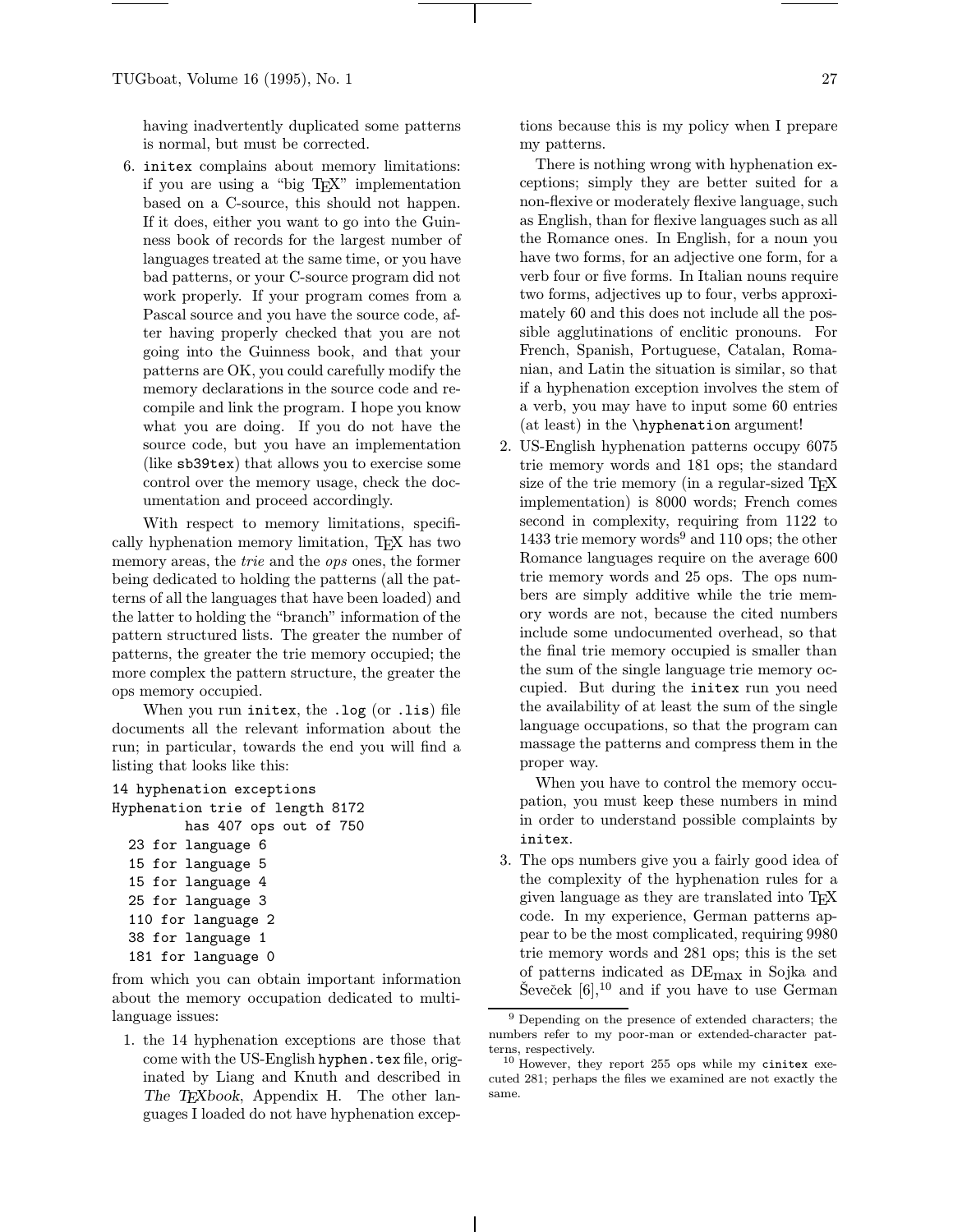you'd better have a "big TEX" implementation with a large trie memory size.

#### 6 Language-dependent macros

The best thing to do is to retrieve the babel package; this is the finest set of multilanguage macros I know of and I recommend it to everybody. My polyglot macros are also an acceptable "poor man" alternative for those who have stuck to cm fonts and relied on intelligent accent macros. The macros should be divided into three categories:

- 1. language selection;
- 2. label selection;
- 3. style selection.

If you want to make your own macros, because you are going to use your multilanguage implementation in a restricted or in a special way, you can do the following.

# 6.1 Language selection

In the lhyphen.tex file all languages were identified by a literal name mapped to an internal number of the form  $\lambda$  10*language*; this allows you to set up simple macros such as these: $11$ 

```
\def\Lang#1{\expandafter
```

```
\language\csname l@#1\endcsname
   \csname #1settings\endcsname}
%
\def\englishsetting{\lccode''=0
\righthyphenmin=3}
%
\def\italiansettings{\lccode''=''
\righthyphenmin=2}
%
\def\frenchsettings{\lccode''=''
\righthyphenmin=3}
%
% and so on
%
```
You change hyphenation rules simply by issuing commands of the type

# {\Lang{french} ... % french text } % end french

without forgetting the group braces so that the action is confined to the enclosed group alone.

In LATEX you can use the above definitions also as environments:

\begin{Lang}{french}

# % french text

\end{Lang}

or you might prefer to define a new environment: \newenvironment{French}{\Lang{french}}{}

so that you can type:

\begin{French}

... % french text

\end{French}

and thereby following standard LAT<sub>EX</sub> markup style.

# 6.2 Label selection

What has been described in the previous subsection is suitable for setting short passages of one language within a text composed in another language; for example, French extracts (properly hyphenated in French) in an English-language essay (with citations in an appropriate English style).

If you want to write a whole document in another language you should be able to change "Chapter" into "Chapitre", "Table" into "Tableau", and so on, with a single command. Fortunately, as of 31 March 1992, these words are no longer hardwired into the LATEX styles; they are contained in control sequences with self-explanatory names. So, together with the language settings, you need a \setcaptions macro of the following type:

```
\def\setcaptions#1{%
\csname #1captions\endcsname}
```

```
%
\def\frenchcaptions{%
\def\refname{R\'ef\'erences}
\def\abstractname{R\'esum\'e}
\def\bibname{Bibliographie}
\def\chaptername{Chapitre}
\def\appendixname{Annexe}
\def\contentsname{Table des mati\'eres}
\def\listfigurename{Liste des figures}
\def\listtablename{Liste des tableaux}
\def\indexname{Index}
\def\figurename{Figure}
\def\tablename{Tableau}
\def\partname{Partie}
\def\enclname{P.~J.}
\def\ccname{Copie \'a}
\def\headtoname{A}
\def\pagename{Page}
%
```
\def\today{\ifnum\day=1\relax 1\/\$^{\rm er}\$\else\number\day\fi \space\ifcase\month\or janvier\or f\'evrier\or mars\or avril\or mai\or juin\or juillet\or ao\^ut\or septembre\or octobre\or

 $^{11}$  **\lefthyphenmin** is supposed to maintain the default value of 2; of course some settings might change this value, but if you choose to do so, you should insert an appropriate setting for every language.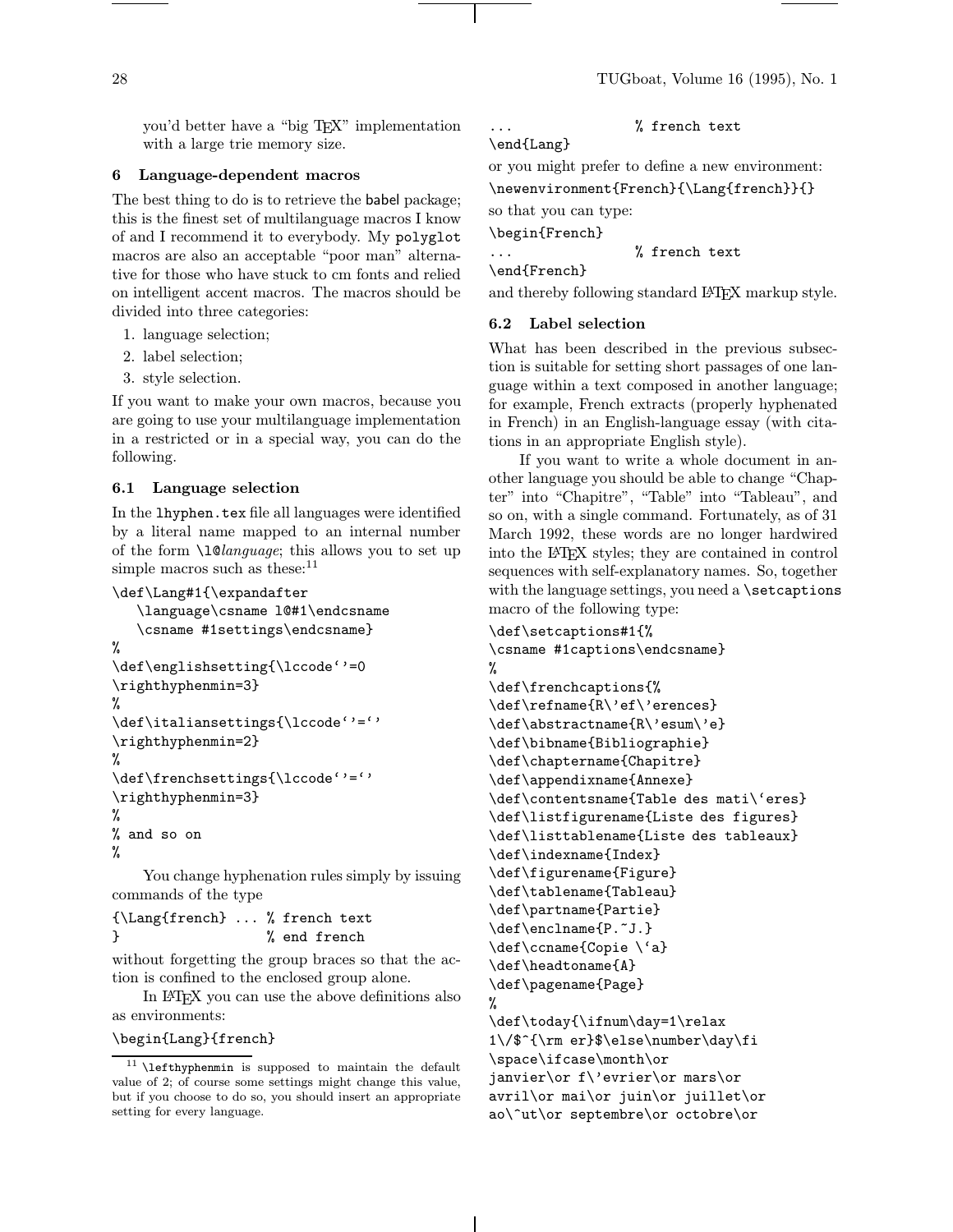```
novembre\or d\'ecembre\fi
\space\number\year}
}
%
% and so on for the other languages
%
With a LAT<sub>F</sub>X2.09 document you can start this way:
```
\documentstyle{book}

```
\Lang{french}\setcaptions{french}
\begin{document}
```

```
...
```
# \end{document}

The language selection macros and the caption definition commands could also be incorporated into hyphen.cfg for LATEX $2\varepsilon$ , and into lhyphen.tex for LATEX2.09, so that they remain available with any document type and you need not specify a particular option or package every time you start a new document.

# 6.3 Style selection

If you want your composition style to be correct, all the way down to respecting the typographic traditions of another country, then you should rely completely on the babel macros.

The most apparent differences consist in these points:

- 1. In France (and perhaps in some other countries) French spacing is normally used; French spacing leaves the same amount of white space after all punctuation marks, but leaves some thin space before the "tall" punctuation marks such as the colon and semicolon, the question and exclamation marks, the parentheses,<sup>12</sup> the quotation marks; such spaces cannot split at the end of the line. All these punctuation marks must be made active in text mode so that they introduce the right amount of white space, or, conversely gobble extra white space.
- 2. The quotation marks are the most variable in different countries; in the US high quotation marks with the shape of normal or reversed commas are used; in France and many other countries guillemets are used; in Italy we use both types. In some countries open quotation marks are identical to closed quotation marks but are lowered; in other countries they are reversed, that is left quotation marks are used for closing a quotation instead of opening it. And so it goes.

All these marks are present in the extended fonts, although in the em fonts the guillemets are far from optimal; dc fonts and PostScript fonts have perfect shapes. But in any case suitable macros must be set up correctly in order to insert the proper quotation marks.

3. Ordinal numbers are another point of difference; in some countries a digit is immediately followed by the desinence or the final letter of the corresponding spelled-out ordinal; in other countries this literal ending is separated by a period; in yet other countries this ending is set as an exponent (sometimes underlined). Flexive languages may have different endings for masculine and feminine, singular and plural.

Elsewhere, ordinals are expressed by roman numerals; the lowercase roman letters are customary in English, and this habit has gained wide acceptance in many places, while good style in many countries requires the use of uppercase roman letters only, possibly from a small caps font.

For these sorts of style problems, don't do it the do-it-yourself way; it's too difficult (unless you are a book connoisseur, of course). It's better to rely on the babel package, which, although it was created and is maintained by one man, J. Braams, benefits from continuing suggestions and constructive criticism by all members of the T<sub>E</sub>X community, with the result that the package is constantly being upgraded and always becoming better.

# 7 Conclusion

This long tutorial on multilanguage typesetting has tried to focus on some of the problems concerning setting texts in different languages by means of a single program, TEX or IATEX. Configuring the program to handle several languages is not that difficult, but it does require patience, good knowledge of the software, a long week-end...But when you've set up the program the proper way, you will enjoy it much more than before.

#### References

- [1] Beccari C., Oprea R., Tulei E., "How to make a foreign language pattern file: Romanian", TUGboat, 16(1):31–42, March 1995.
- [2] Braams J., "babel, a multilingual style-option system for use with LAT<sub>EX</sub> standard document styles", TUGboat, 12(2):291–301, June 1991. Update: TUGboat 14(1):60–62, April 1993.
- [3] Goossens M., Mittelbach F., Samarin A., The LATEX Companion, Addison-Wesley, Reading, Mass., 1994.
- [4] Knuth D.E., The TEXbook, Addison-Wesley, Reading, Mass., 1990.

 $12$  The thin white space goes *after* the open parenthesis.